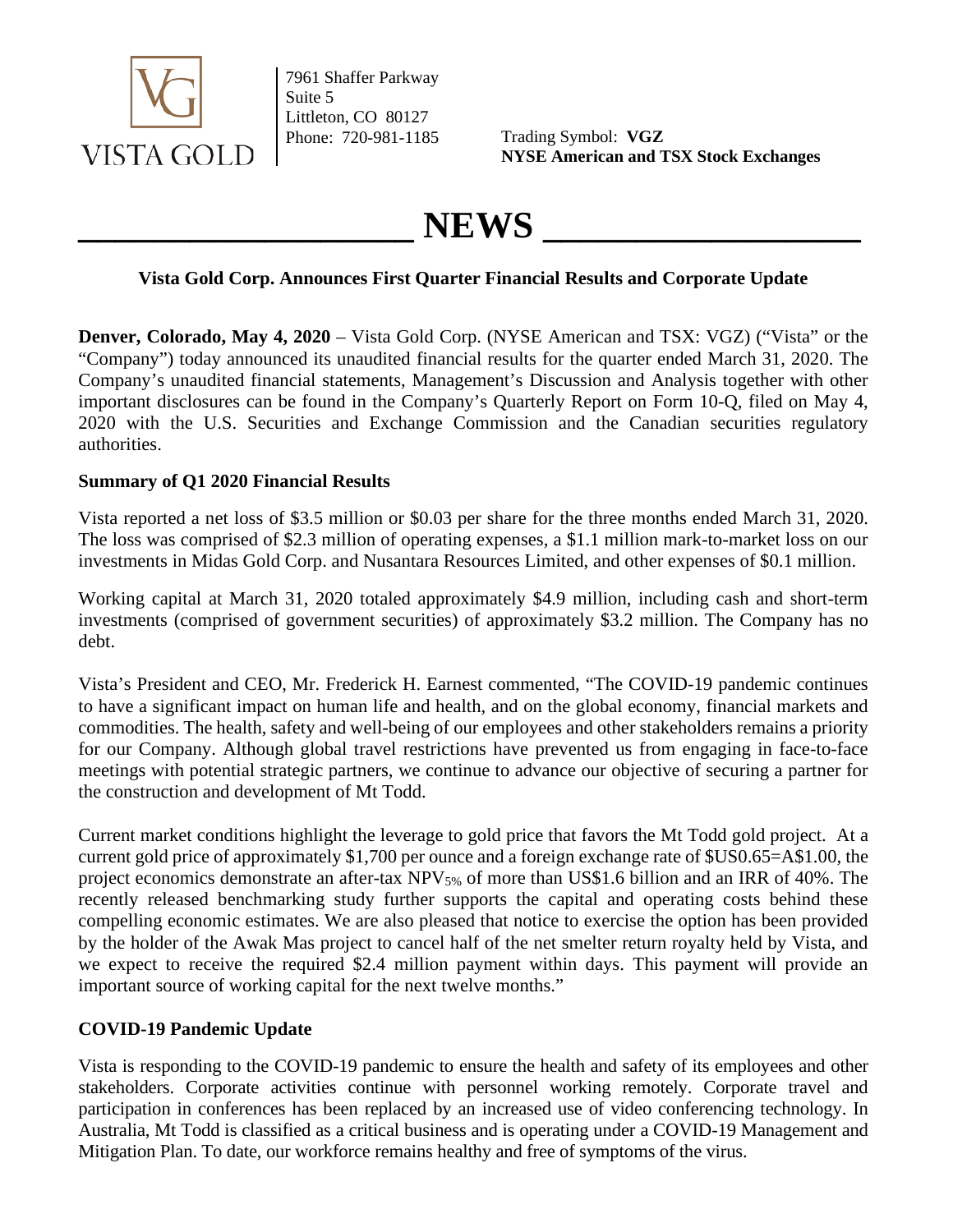#### **Awak Mas Project, Indonesia**

Vista holds an NSR royalty on the Awak Mas project in Indonesia. During 2019, Vista and PT Masmindo Dwi Area ("PT Masmindo") amended the original royalty agreement to allow PT Masmindo to make a \$2.4 million payment to Vista by April 30, 2020 to cancel a 1% NSR on the first 1,250,000 ounces produced at Awak Mas and a 1.25% NSR on the next 1,250,000 ounces produced. The due date for this payment was subsequently amended to May 8, 2020. On April 29, 2020, PT Masmindo provided notice to Vista to exercise the option to cancel the related 1% NSR and 1.25% NSR upon making a payment of \$2.4 million, which the Company expects to receive by May 8, 2020. Upon receipt of the \$2.4 million payment, PT Masmindo will then have the right to cancel the remaining 1% NSR and 1.25% NSR for an additional payment of \$2.5 million by April 30, 2021. If PT Masmindo does not make the \$2.4 million payment by May 8, 2020, Vista will retain the full royalty interests and can pursue alternative monetization strategies.

# **Independent Benchmarking Study**

In March 2020, Vista announced the positive results of an independent benchmarking study [\("Study"\)](https://www.vistagold.com/images/pdf/technical_reports/2019/Mt_Todd_Benchmarking_Study_-_Rev_3.2_Public.pdf) of the 2019 updated preliminary feasibility study for the Mt Todd Gold Project (the "Project") in the Northern Territory, Australia [\("2019 PFS"\).](https://www.vistagold.com/images/pdf/technical_reports/2019/NI-43-101-Report-Vista-Gold-Mt-Todd-PFS-2019_v16-tls-100719.pdf) Concurrent with completing the 2019 PFS, the Company engaged an independent consultant to review and compare Vista's estimated costs and schedules. The analysis, review and positive results of the Study are an indication of the Company's commitment to ensuring that Project designs, schedules and economic analyses are reasonable and appropriate.

All dollar amounts in this press release are in U.S. dollars.

## **About Vista Gold Corp.**

The Company is a gold project developer. Our principal asset is our flagship Mt Todd gold project in Northern Territory, Australia. Mt Todd is the largest undeveloped gold project in Australia.

For further information, please contact Pamela Solly, Vice President of Investor Relations, at (720) 981- 1185.

#### **Technical Report on Mt Todd**

For further information on the Mt Todd Gold Project, see the Technical Report entitled "NI 43-101 Technical Report Mt Todd Gold Project 50,000 tpd Preliminary Feasibility Study Northern Territory, Australia" with an effective date of September 10, 2019 and an issue date of October 7, 2019, which is available on SEDAR as well as on Vista's website under the Technical Reports section. John Rozelle, Vista's Sr. Vice President, a Qualified Person as defined by NI 43-101, has approved the information in this press release.

#### **Forward Looking Statements**

This press release contains forward-looking statements within the meaning of the U.S. Securities Act of 1933, as amended, and U.S. Securities Exchange Act of 1934, as amended, and forward-looking information within the meaning of Canadian securities laws. All statements, other than statements of historical facts, included in this press release that address activities, events or developments that we expect or anticipate will or may occur in the future, including such things as our plans to continue to advance the process of seeking a partner for the construction and development of Mt Todd; the Mt Todd project economics including the NPV5% of approximately US\$1.6 billion and an IRR of 40% indicated above; the Company's plans to focus on monetizing non-dilutive potential sources of funding, including converting royalty interests held by the Company, future option payments under the Los Reyes option agreement and sales of other non-core assets such as our mill equipment; Vista's plans to respond appropriately to the COVID-19 pandemic to ensure the health and safety of its employees; the Company's expected receipt of \$2.4 million by May 8, 2020 related to the exercise of the option to cancel the above noted royalty and any future payments in relation to the Awak Mas project; and our belief that Mt Todd is the largest undeveloped gold project in Australia are forward-looking statements and forward-looking information. The material factors and assumptions used to develop the forward-looking statements and forward-looking information contained in this press release include the following: our assumption that PT Masmindo will make the \$2.4